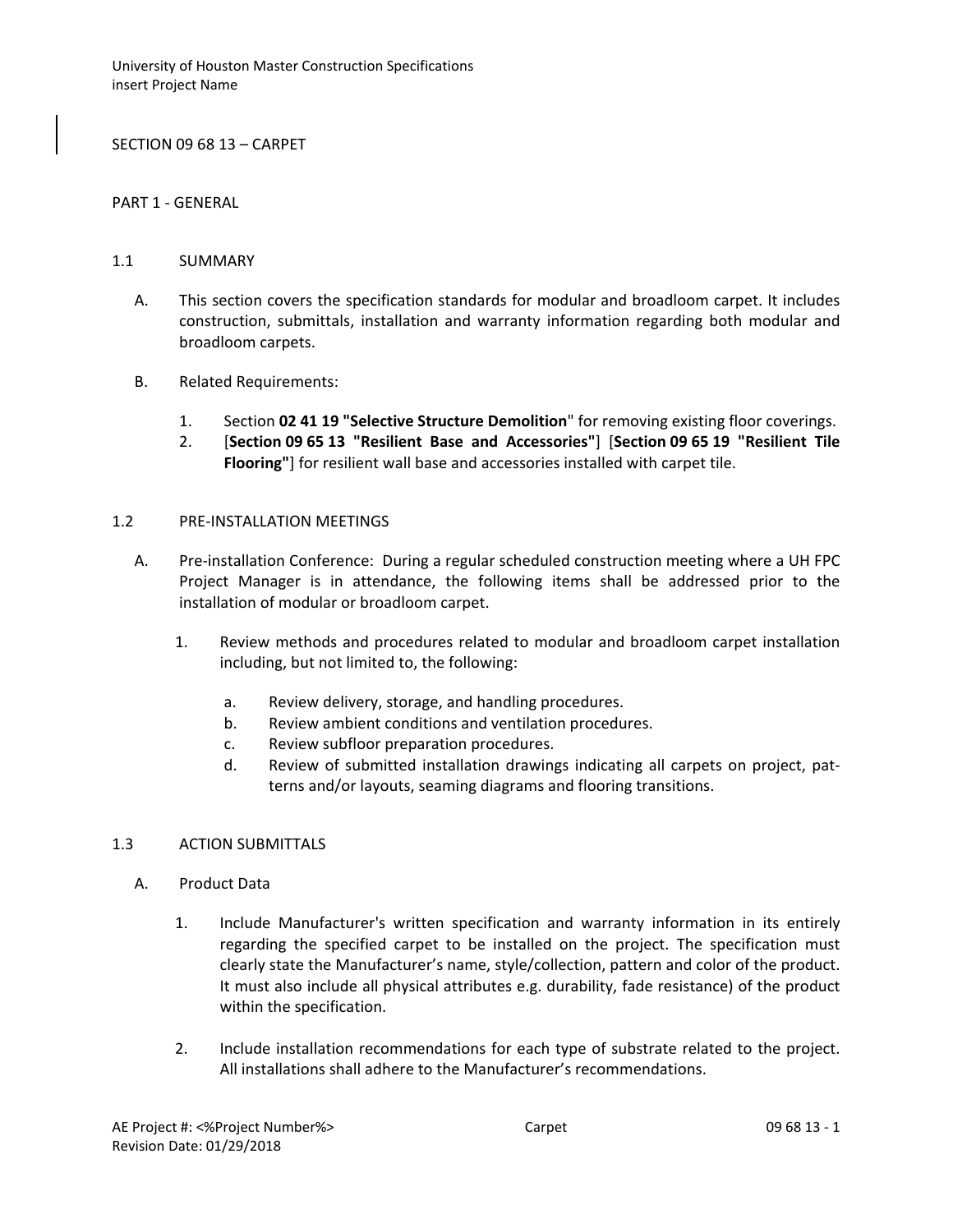- B. LEED Submittals (Projects authorized for LEED certification only)
	- 1. Product Data for Credit EQ 4.3:
		- a. For modular and broadloom carpet, documentation indicating compliance with testing and product requirements of CRI's "Green Label Plus" program.
		- b. For installation adhesive, documentation including printed statement of VOC content.
		- c. Sustainability: Provide the Statement of the Achievement Level the carpet has attained for [Bronze, 28 to 36] [Silver, 37 to 51] [Gold, 52 to 70] points, based on specific Sustainable Attribute Performance for all product stages according to ANSI/NSF 140.
		- d. Laboratory Test Reports for Credit EQ 4: For carpet and installation adhesives, documentation indicating that products comply with the testing and product requirements of the California Department of Health Services' "Standard Practice for the Testing of Volatile Organic Emissions from Various Sources Using Small-Scale Environmental Chambers."
- C. Shop Drawings: (must include the following details)
	- 1. Columns, doorways, enclosing walls or partitions, built-in cabinets, and locations where cutouts are required in carpet.
	- 2. Type of subfloor.
	- 3. Type of installation.
	- 4. Carpet Specifications.
	- 5. Pattern type, location, and direction.
	- 6. Pile direction.
	- 7. Type, color, and location of insets and borders.
	- 8. Type, color, and location of edge, transition, and other accessory strips.
	- 9. Transition details to other flooring materials.
	- 10. Carpet type, color, and dye lot.
	- 11. Locations where dye lot changes occur.
	- 12. Transition details to other flooring materials.
- D. Samples: For each of the following products and for each color and texture required. Label each sample with Manufacturer's name, material description, color, pattern, and designation indicated on Drawings and in Schedules.
	- 1. Carpet Tile: (2) Full-size Samples.
	- 2. Broadloom: (2) 12" square Samples.
	- 3. Exposed edge, Transition strips and other accessory stripping: 12" long sample.

# 1.4 INFORMATIONAL SUBMITTALS

A. Qualification Data: For Installer.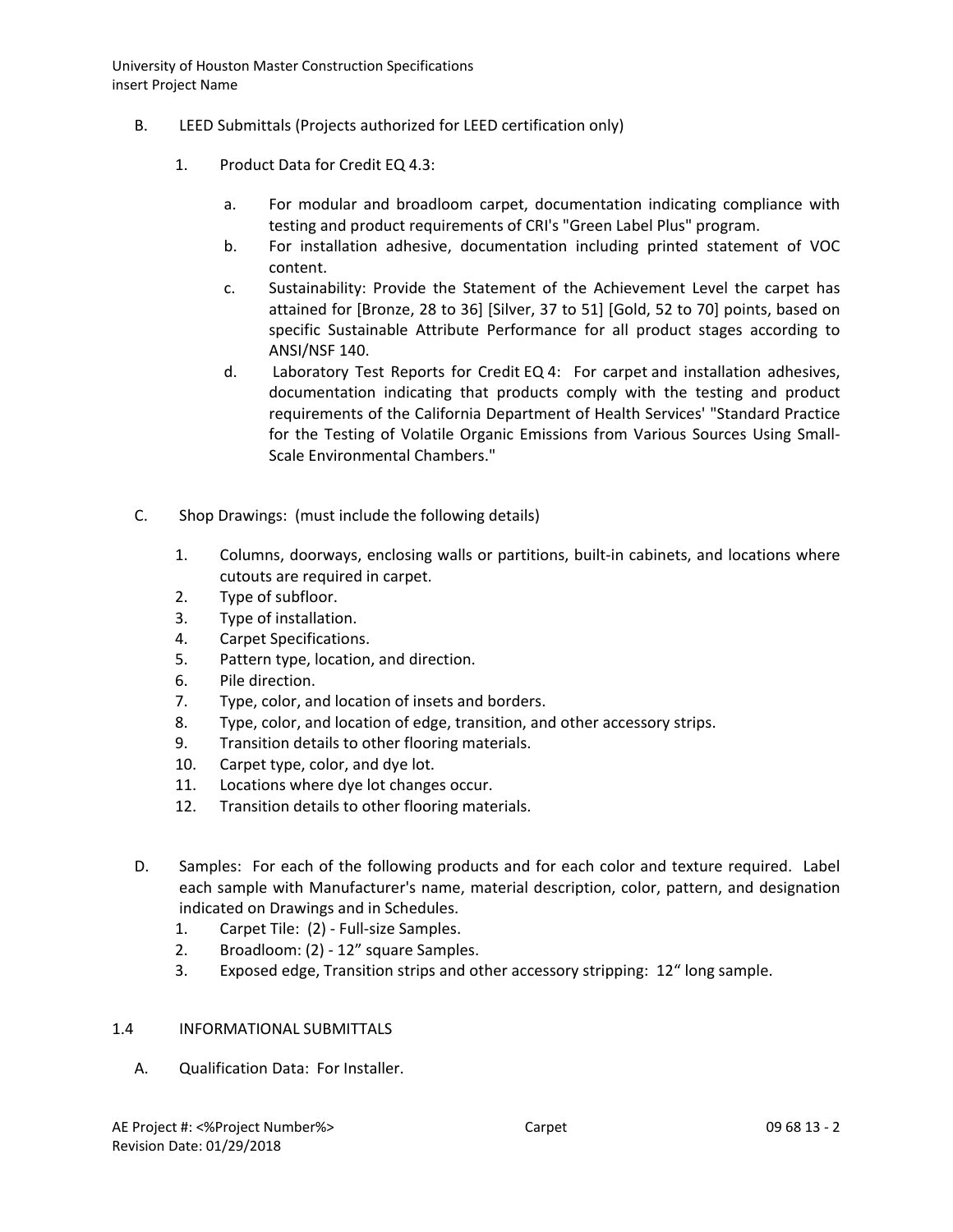- B. Product Test Reports: Tests performed by a qualified testing agency on the specified products.
- C. Sample Warranty

### 1.5 CLOSEOUT SUBMITTALS

- A. Maintenance Data: Include the following:
	- 1. Manufacturer's methods for maintaining carpet, including cleaning and stain-removal products and procedures. Manufacturers recommended maintenance schedule.
- B. Warranty: Full warranty information from the manufacturer. Must include "Proof of Purchase" indicating original install dates.

### 1.6 RECLAIMING PROCESS

A. When a project involves removal of existing carpet the Architect must discuss the reclaiming options with the UH FPC Project Manager. Currently most Fiber and Carpet Manufacturer's offer a reclaiming program. The Architect should document the approved reclamation procedures in the Construction Documents. The Architect shall specify that the Contractor provide a certificate of completion for the reclamation.

### 1.7 MAINTENANCE MATERIAL (ATTIC STOCK) SUPPLY)

- A. Furnish extra materials, from the same product run and dye lot that match products installed. Carpet should be in its original packaging with protective covering for storage and identified with labels describing contents.
	- 1. Carpet Tile: Full-size units equal to 5 percent of amount installed for each type indicated, but not less than 10 sq. yd. Attic stock shall be provided for each carpet type.

#### 1.8 QUALITY ASSURANCE

- A. Installer Qualifications: The Architect shall request evidence of the qualifications of the installation company. Installers shall have experience in similar installation methods.
- B. Architect shall review all required shop drawings under section 1.3 Action Submittal.
- C. Fire-Test-Response Ratings: Where indicated, provide carpet identical to those of assemblies tested for fire response according to NFPA 253 by a qualified testing agency.
- D. Mockups: The Project Architect or the UH FPC Project Manager may require a mockup for certain carpet applications. Verify with both Architect and UH FPC Project Manager if mockup/mockups are necessary.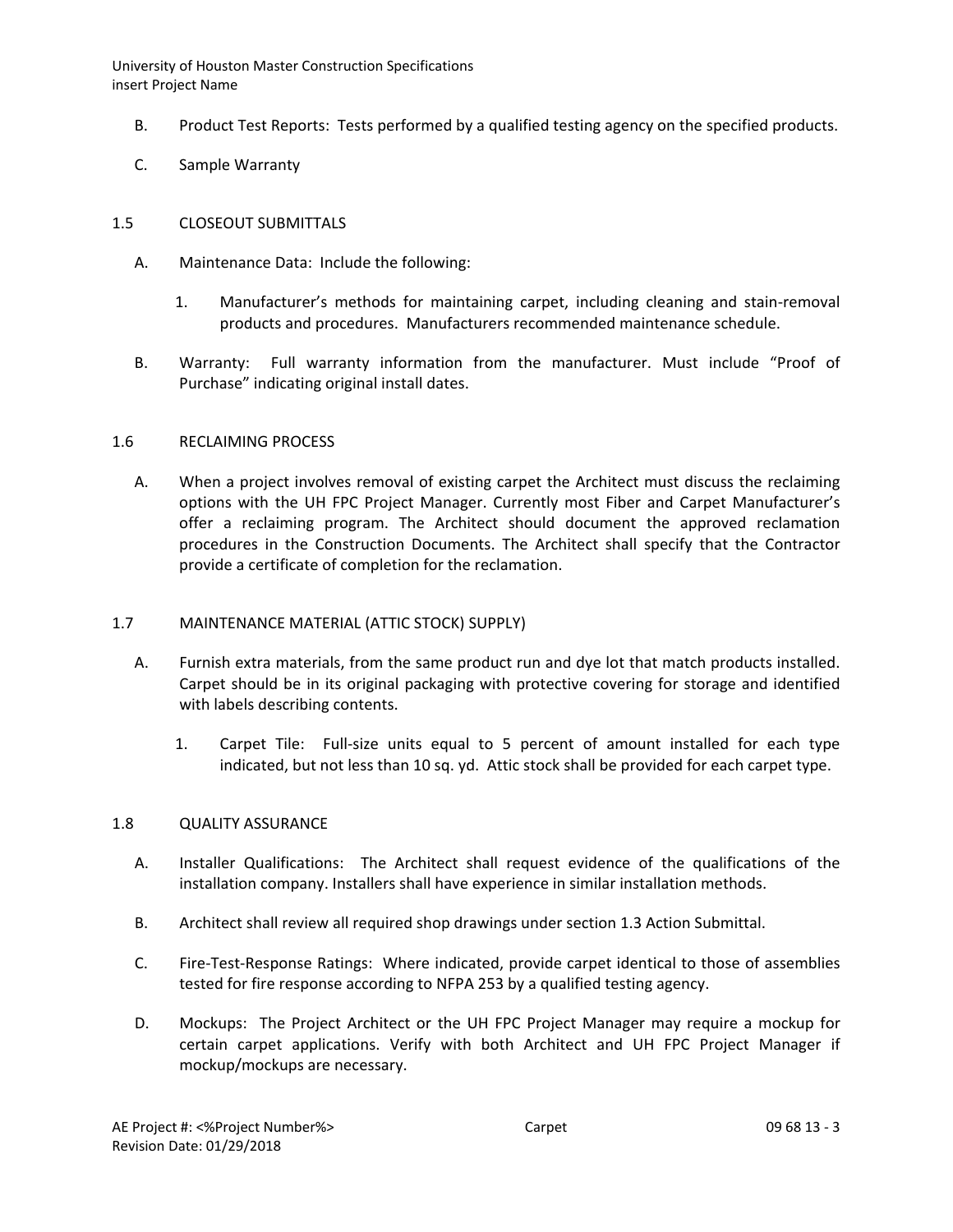# 1.9 WARRANTY REQUIREMENTS

- A. Warranty for Modular Carpet: The Warranty information listed below are the minimums that the University of Houston will allow. Manufacturer agrees to repair or replace components of modular carpet installation that fail in materials or workmanship within specified warranty period.
	- 1. Warranty Period: Minimum 15 years from date of UH occupancy. Chairpads shall not be required to maintain warranty.
	- 2. Back Delamination lifetime.
	- 3. Edge Ravel lifetime.
	- 4. Static Protection –lifetime.
	- 5. Wear surface wear shall not be greater than 10% by weight for the first 15 years.
- B. Warranty for Broadloom Carpet: Manufacturer agrees to repair or replace components of carpet tile installation that fail in materials or workmanship within specified warranty period.
	- 1. Warranty Period: Minimum 10 years from date of UH occupancy. Chairpads shall not be required to maintain warranty.
	- 2. Back Delamination lifetime.
	- 3. Edge Ravel lifetime.
	- 4. Static Protection –lifetime.
	- 5. Wear surface wear shall not be greater than 10% by weight for the first 15 years.

# PART 2 - PRODUCT SPECIFICATIONS

- 2.1 MODULAR CARPET –Required in all areas carpet unless noted otherwise below under Section 2.2 – Broadloom Carpet.
	- A. Listed below are the minimum specifications for modular carpet.
		- 1. Fiber: UH FPC prefers to use Type 6,6 Nylon fibers. The University understands that with technology many Manufacturers offer quality Type 6 options. The following Type 6 Nylon fibers may be considered: Mannington's Quantum Nylon, Interface Aquafil, Lee's Smartstrand, Tandus Dynex SD, Shaw Eco-Solution Q.Dynex SD® Nylon
		- 2. Dye Method: 100% Solution Dyed. Antron Legacy w/ Duracolor may be used.
		- 3. Pile Weight: 17 oz
		- 4. Pile Construction: Loop construction. Under certain circumstances the University will consider a mixed loop and tipsheer but must have approval from UH FPC.
		- 5. Gauge: 1/10"
		- 6. Construction: Tufted or Woven
		- 7. Density: High Traffic Areas & Dormitories 6,500; All other areas 5,500
		- 8. Backing: High performance backing with moisture barrier
		- 9. Size: 18"x18" or 24"x24"
		- 10. Recycled Content: 25%
		- 11. Applied Soil-Resistance Treatment: Each manufacturer has their own unique soilresistance treatment system. Please review the Manufacturer's method with the UH FPC Project Manager prior to the selection.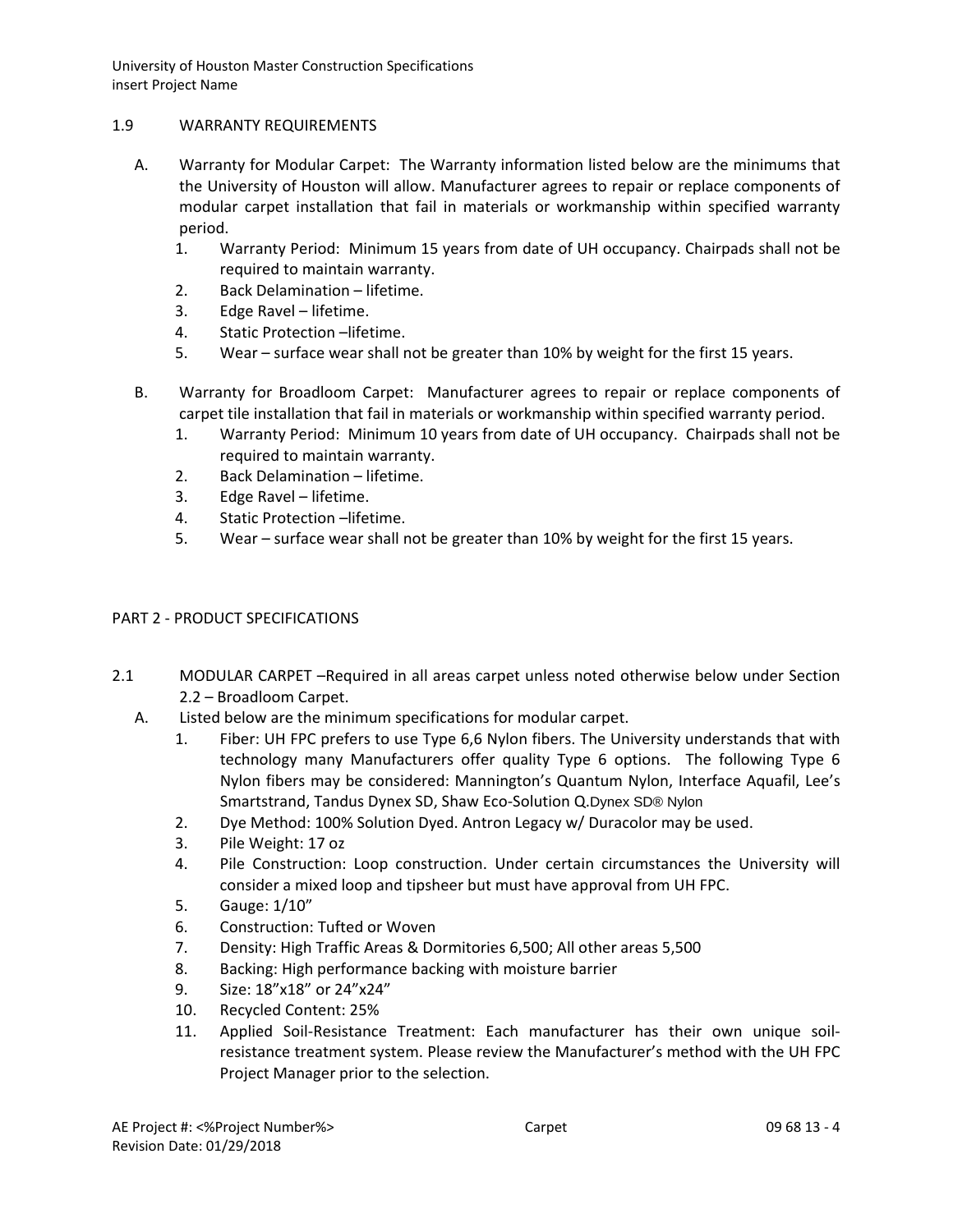- 12. Flammability: Radiant Panel Test ASTM E-648, Class 1. Methenamine Pill Test, ASTM-D 285-96, shall pass FF1-70 or FF2-70. Smoke Density ASTM E-662 rating must be less than 450 in flaming mode. Verify that all Flammability guidelines meet the most strenuous regulations.
- 2.2 BROADLOOM CARPET May be used in office suites and other areas approved by UH PFC.
	- A. Listed below are the minimum specifications for broadloom carpet.
		- 1. Fiber: UH FPC prefers to use Type 6,6 Nylon fibers w/ anti-stain protection. Only the following Type 6 Nylon fibers may be considered: Mannington's Quantum Nylon, Aquafil, Lee's Smartstrand, Tandus Dynex SD, Shaw Eco-Solution Q.
		- 2. Dye Method: 100% Solution Dyed. Antron Legacy w/ Duracolor, may be used.
		- 3. Pile Weight: 24 oz
		- 4. Pile Construction: Loop Construction. Under certain circumstances the University will consider a mixed loop and tipsheer but must have approval from FPC.
		- 5. Gauge: 1/10"
		- 6. Construction: Tufted or Woven
		- 7. Density: High Traffic Areas & Dormitories 6,500; All other areas 5,500
		- 8. Recycled Content: 25%
		- 9. Backing: Unitary performance backing. Backing must be approved by UH FPC.
		- 10. Applied Soil-Resistance Treatment: Each manufacturer has their own unique soilresistance treatment system. Please review the Manufacturer's method prior to the selection with the UH FPC Project Manager.
		- 11. Flammability: Radiant Panel Test ASTM E-648, Class 1. Methenamine Pill Test, ASTM-D 285-96, shall pass FF1-70 or FF2-70. Smoke Density ASTM E-662 rating must be less than 450 in flaming mode. Verify that all Flammability guidelines meet the most strenuous regulations.

# 2.3 WALK-OFF CARPET TILE

A. Provide walk-off carpet at all main building entrances. Architect to specify exact locations and UH FPC Project Manager must approve.

# PART 3 - EXECUTION

# 3.1 EXAMINATION

- A. Examine substrates, areas, and conditions, with Installer present, for compliance with requirements for maximum moisture content, alkalinity range, installation tolerances, and other conditions affecting carpet tile performance. Examine carpet tile for type, color, pattern, and potential defects.
- B. Concrete Subfloors: Verify that concrete slabs comply with ASTM F 710 and the following:
	- 1. Slab substrates are dry and free of curing compounds, sealers, hardeners, and other materials that may interfere with adhesive bond. Determine adhesion and dryness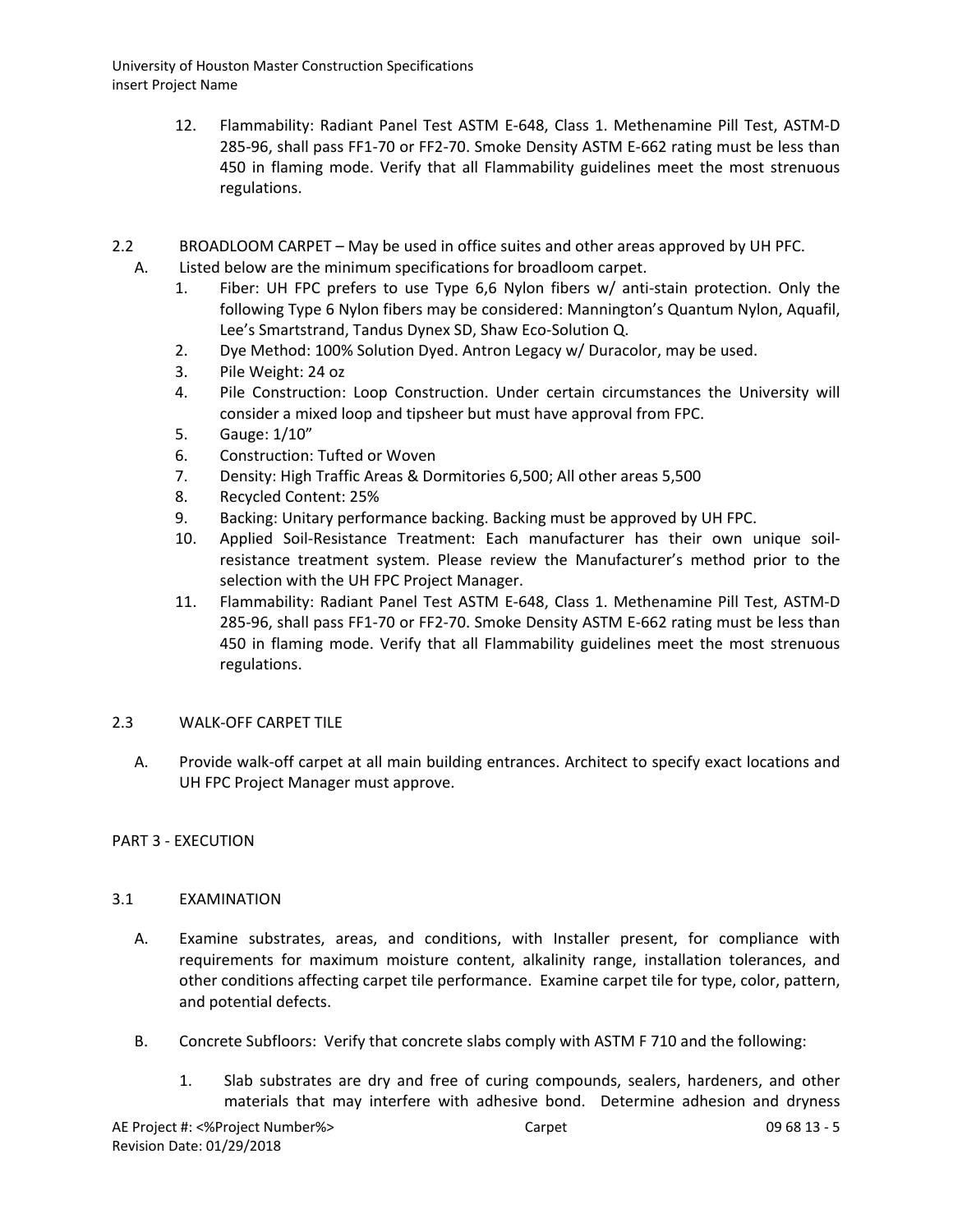characteristics by performing bond and moisture tests recommended by carpet tile manufacturer.

- 2. Subfloor finishes comply with requirements specified in Section 03 30 00 "Cast-in-Place Concrete" for slabs receiving carpet tile.
- 3. Subfloors are free of cracks, ridges, depressions, scale, and foreign deposits.
- C. For wood subfloors, verify the following:
	- 1. Underlayment over subfloor complies with requirements specified in Section 06 10 00 "Rough Carpentry."
	- 2. Underlayment surface is free of irregularities and substances that may interfere with adhesive bond or show through surface.
- D. For metal subfloors, verify the following:
	- 1. Underlayment surface is free of irregularities and substances that may interfere with adhesive bond or show through surface.
- E. For painted subfloors, verify the following:
	- 1. Perform bond test recommended in writing by adhesive manufacturer.
- F. For raised access flooring systems, verify the following:
	- 1. Access floor substrate is compatible with carpet tile and adhesive if any.
	- 2. Underlayment surface is flat, smooth, evenly planed, tightly jointed, and free of irregularities, gaps greater than [**1/8 inch (3 mm)**] <**Insert dimension**>, protrusions more than 1/32 inch (0.8 mm), and substances that may interfere with adhesive bond or show through surface.
- G. Proceed with installation only after unsatisfactory conditions have been corrected.

# 3.2 FIELD CONDITIONS AND INSTALLATION

- A. General: Comply with CRI 104, Section 6.2, "Site Conditions; Floor Preparation," and with Manufacturer's written installation instructions for preparing substrates indicated to receive carpet installation.
- B. Use trowelable leveling and patching compounds, according to Manufacturer's written instructions, to fill cracks, holes, depressions, and protrusions in substrates. Fill or level cracks, holes and depressions 1/8 inch wide or wider and protrusions more than 1/32 inch unless more stringent requirements are required by Manufacturer's written instructions.
- C. Remove coatings, including curing compounds, and other substances that are incompatible with adhesives and that contain soap, wax, oil, or silicone, without using solvents. Use mechanical methods recommended in writing by Manufacturer.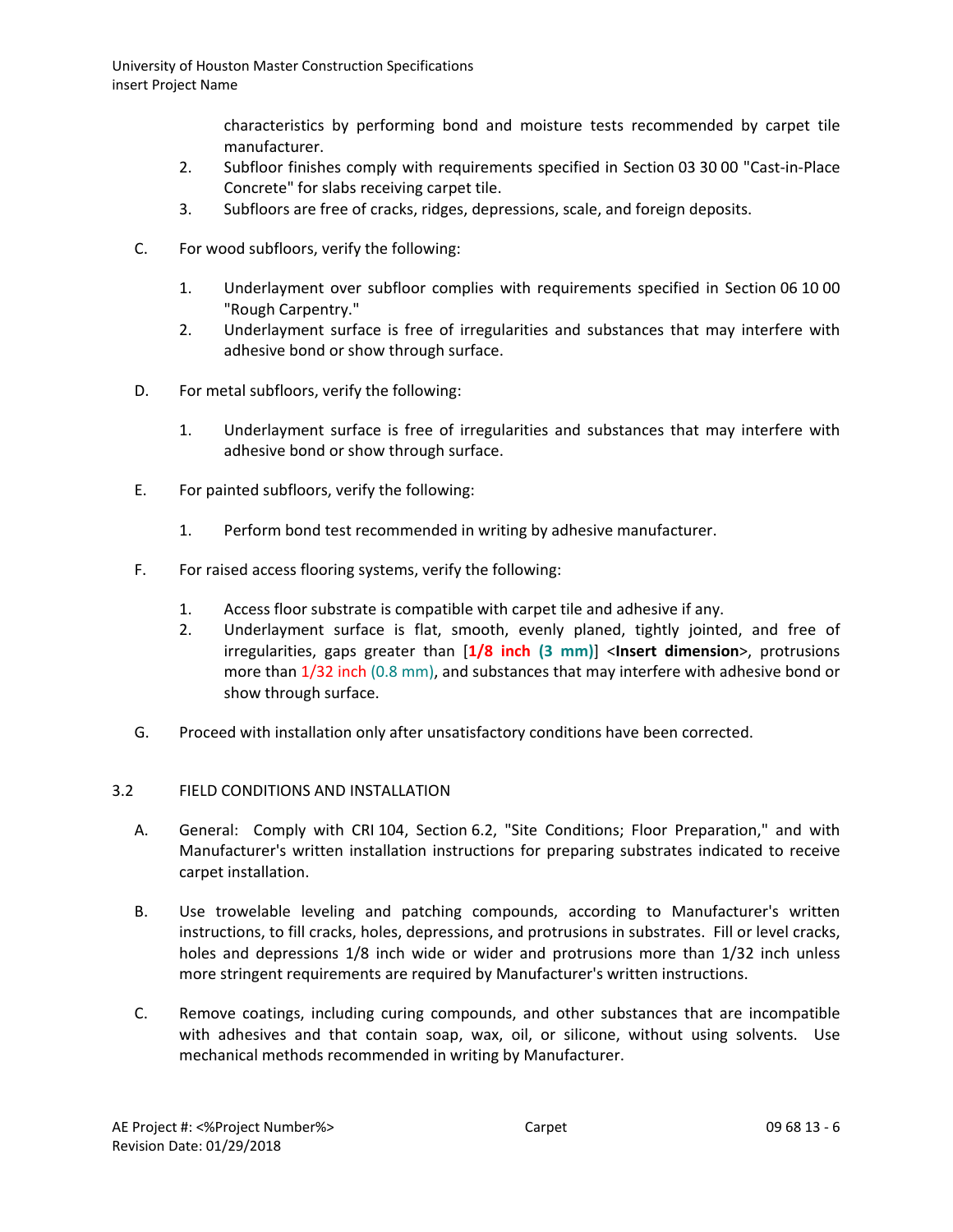- D. Clean metal substrates of grease, oil, soil and rust, and prime if directed by Adhesive Manufacturer. Rough sand painted metal surfaces and remove loose paint. Sand aluminum surfaces, to remove metal oxides, immediately before applying adhesive.
- E. Broom and vacuum clean substrates to be covered immediately before installing carpet tile.
- F. Comply with Manufacturer's requirements for temperature, humidity, ventilation limitations and installation methods for the particular subfloor or substrate. If the manufacturer does not have a set standard, reference the Carpet and Rug Institute Carpet Installation Standard 2011, First Edition.
- G. Environmental Limitations: Do not deliver or install carpet until spaces are enclosed and weather tight, wet work in spaces is complete and dry, and ambient temperature and humidity conditions are maintained at occupancy levels during the remainder of the construction period.
- H. Do not install carpet over concrete slabs until slabs have cured and are sufficiently dry to bond with adhesive and concrete slabs have pH range recommended by carpet Manufacturer.
- I. Where demountable partitions or other items are indicated for installation on top of carpet, install carpet before installing these items.
- J. All installation must meet the Manufacturer's guidelines. This is extremely important when concerning the warranty of the product.
- K. Installation Method: A "NO-Glue Grid" method of installation is preferred if feasible and available on modular carpet only. Other adhesives shall be of low odor/solvent content. Verify that the installation method and only use products recommended by the Manufacturer. Selfstick method type must be approved by UH FPC.
- L. Maintain dye lot consistency throughout the project.
- M. Cut and fit carpet to butt tightly to vertical surfaces, permanent fixtures, and built-in furniture including cabinets, pipes, outlets, edgings, thresholds, and nosings. Bind or seal cut edges as recommended by Manufacturer.
- N. Extend carpet tile into toe spaces, door reveals, closets, open-bottomed obstructions, removable flanges, alcoves, and similar openings.
- O. Maintain reference markers, holes, and openings that are in place or marked for future cutting by repeating on finish flooring as marked on subfloor. Use nonpermanent, non-staining marking device.
- P. Stagger joints of modular carpet so carpet tile grid is offset from access flooring panel grid. Do not fill seams of access flooring panels with carpet adhesive; keep seams free of adhesive.